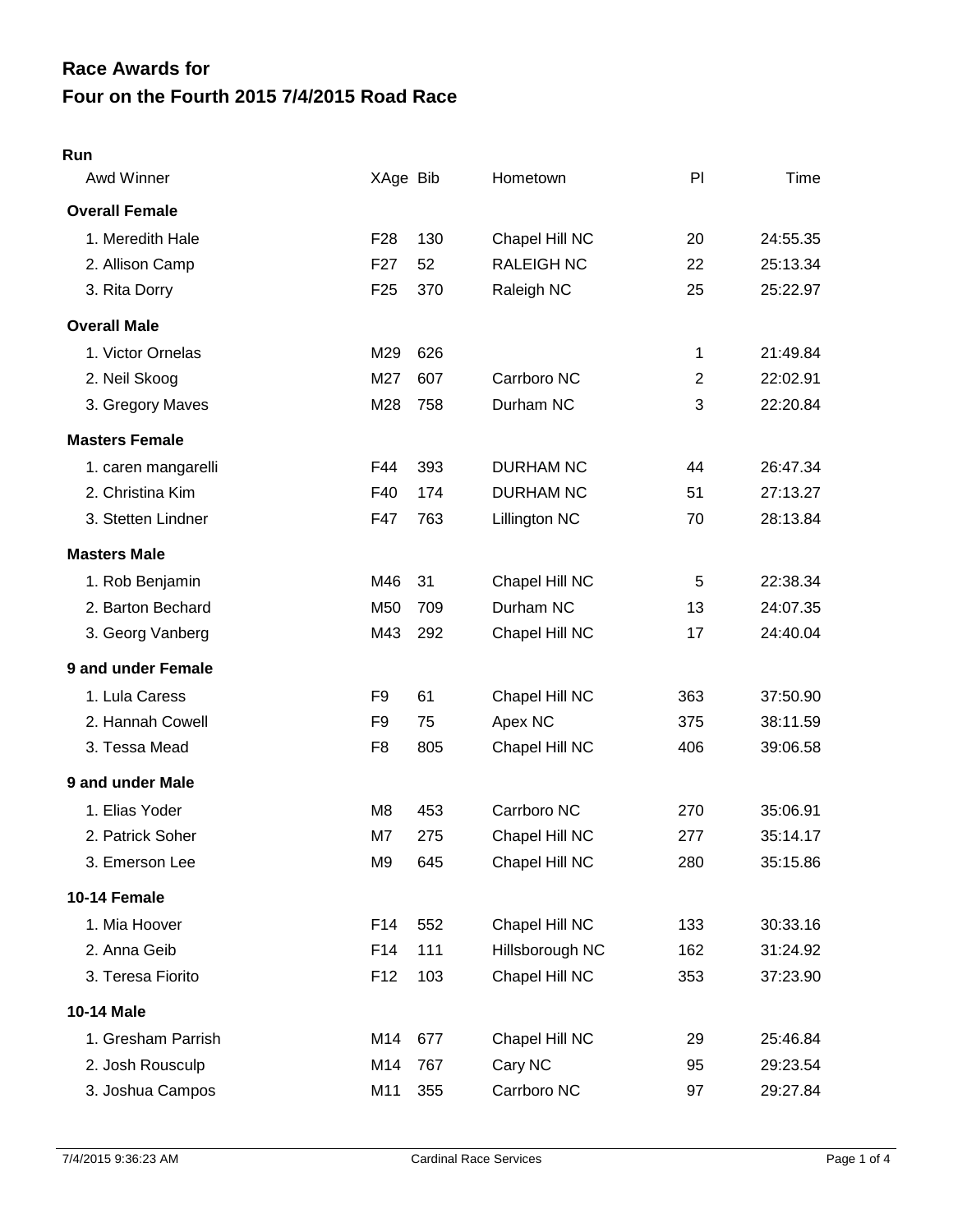## **15-19 Female**

| 1. Katherine Dokholyan  | F <sub>15</sub> | 369 | Chapel Hill NC   | 30             | 25:50.38 |
|-------------------------|-----------------|-----|------------------|----------------|----------|
| 2. Elise Matera         | F <sub>18</sub> | 200 | Chapel Hill NC   | 32             | 26:06.17 |
| 3. Maeve Gualtieri-Reed | F <sub>15</sub> | 543 | Chapel Hill NC   | 76             | 28:24.60 |
| 15-19 Male              |                 |     |                  |                |          |
| 1. Eric Vanderford      | M16             | 442 | Chapel Hill NC   | 4              | 22:25.57 |
| 2. Jonathan Timothy     | M16             | 775 |                  | 8              | 23:19.03 |
| 3. Agustin Fiorito Jr   | M15             | 104 | Chapel Hill NC   | 10             | 23:56.85 |
| 20-24 Female            |                 |     |                  |                |          |
| 1. Grace Tuffel         | F <sub>23</sub> | 795 | Carrboro NC      | 115            | 30:02.33 |
| 2. Margaret Lillie      | F <sub>23</sub> | 188 | Carrboro NC      | 149            | 31:04.15 |
| 3. Julia Hujar          | F21             | 151 | Cary NC          | 178            | 31:55.16 |
| <b>20-24 Male</b>       |                 |     |                  |                |          |
| 1. Marquis Cox          | M20             | 529 | Mount Laurel NJ  | 9              | 23:25.35 |
| 2. Chris Eischen        | M22             | 91  | Chapel Hill NC   | 258            | 34:44.66 |
| 3. Flynn Marron         | M20             | 395 | <b>DURHAM NC</b> | 269            | 35:06.40 |
| 25-29 Female            |                 |     |                  |                |          |
| 1. Erica Brecher        | F <sub>29</sub> | 43  | Chapel Hill NC   | 28             | 25:32.59 |
| 2. Emily Scheuring      | F <sub>28</sub> | 422 | Durham NC        | 40             | 26:38.60 |
| 3. Rachel Cohen         | F <sub>25</sub> | 71  | Chapel Hill NC   | 41             | 26:42.34 |
| 25-29 Male              |                 |     |                  |                |          |
| 1. JT Newcomb           | M28             | 625 |                  | $\overline{7}$ | 22:53.35 |
| 2. David Sadowski       | M29             | 261 | Chapel Hill NC   | 14             | 24:08.77 |
| 3. Reikan Lin           | M25             | 189 | Carrboro NC      | 16             | 24:29.34 |
| <b>30-34 Female</b>     |                 |     |                  |                |          |
| 1. jennifer chu         | f31             | 67  | Chapel Hill NC   | 55             | 27:27.56 |
| 2. Ellen Moss           | F34             | 581 | Durham NC        | 64             | 27:50.21 |
| 3. Caitlin Wyatt        | F31             | 328 | Chapel Hill NC   | 142            | 30:51.41 |
| 30-34 Male              |                 |     |                  |                |          |
| 1. James Osborne        | M34             | 760 | Chapel Hill NC   | 12             | 24:04.98 |
| 2. Kevin Timp           | M31             | 660 | Chapel Hill NC   | 18             | 24:46.34 |
| 3. Yik Lam              | M34             | 390 | Carrboro NC      | 31             | 25:50.59 |
| <b>35-39 Female</b>     |                 |     |                  |                |          |
| 1. Julia Rhie           | F37             | 761 | Chapel Hill NC   | 34             | 26:09.09 |
| 2. meredith bazemore    | f39             | 720 | Chapel Hill NC   | 35             | 26:13.59 |
| 3. Andrea McGeary       | F36             | 571 | Durham NC        | 63             | 27:47.09 |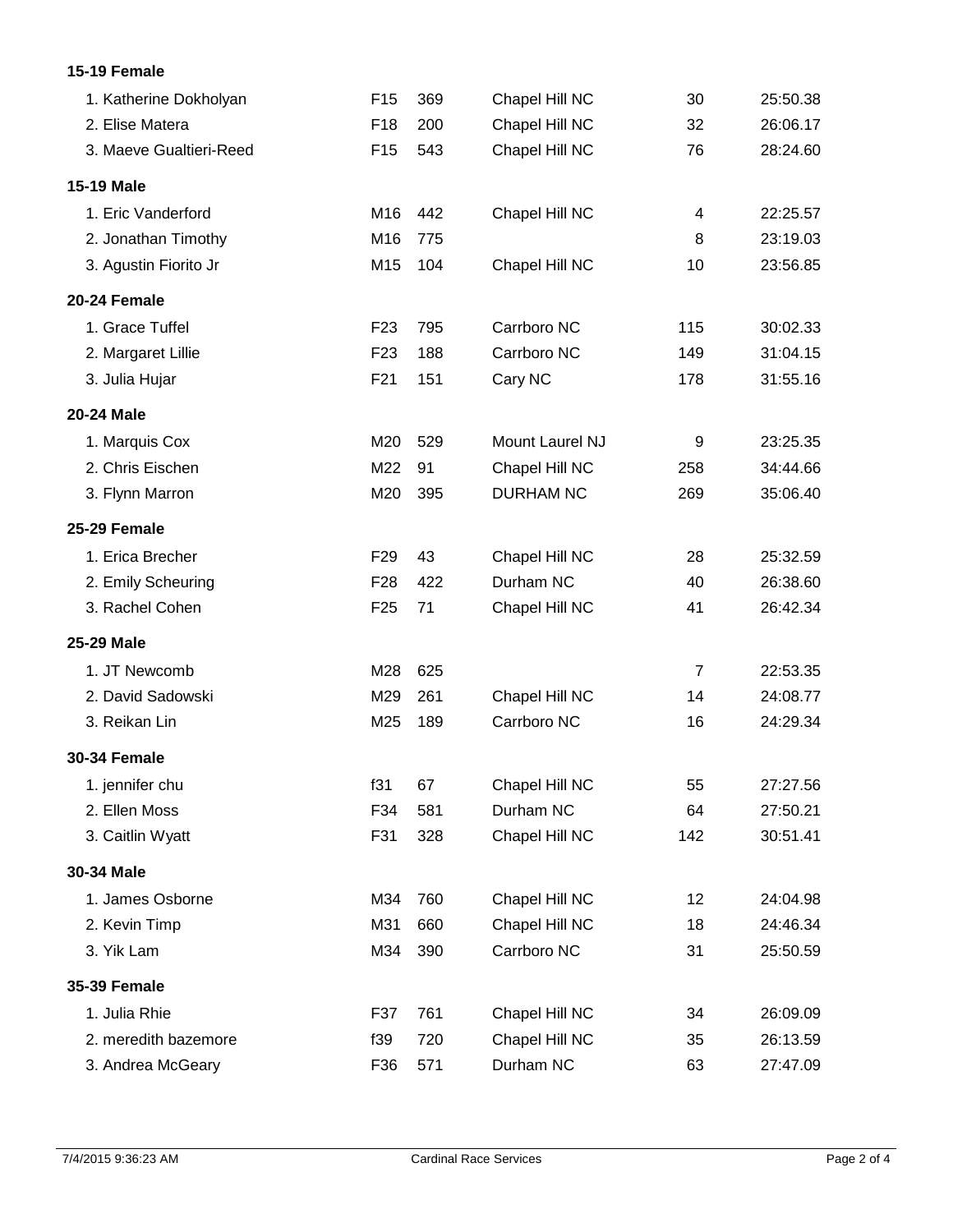## **35-39 Male**

| 1. James Duff         | M38             | 733 | Carrboro NC       | $6\phantom{1}6$ | 22:44.59 |
|-----------------------|-----------------|-----|-------------------|-----------------|----------|
| 2. Andrew Corbin      | M35             | 755 | <b>RALEIGH NC</b> | 23              | 25:13.85 |
| 3. Jason Marshall     | M38             | 199 | Cary NC           | 24              | 25:18.84 |
| 40-44 Female          |                 |     |                   |                 |          |
| 1. Liz Skiba          | F41             | 800 | Chapel Hill NC    | 71              | 28:14.84 |
| 2. Julia Brandon      | F43             | 789 | Durham NC         | 88              | 28:43.60 |
| 3. Cary Moody         | F40             | 214 | Carrboro NC       | 110             | 29:57.52 |
| 40-44 Male            |                 |     |                   |                 |          |
| 1. Michael Papazoglou | M44             | 231 | Chapel Hill NC    | 37              | 26:29.85 |
| 2. Baoxin Zhang       | M43             | 647 | Chapel Hill NC    | 65              | 27:53.91 |
| 3. Chris Hoover       | M43             | 551 | Chapel Hill NC    | 68              | 28:09.10 |
| 45-49 Female          |                 |     |                   |                 |          |
| 1. Betsy Kempter      | F48             | 791 | Chapel Hill NC    | 77              | 28:25.60 |
| 2. Helen Antipov      | F48             | 13  | Durham NC         | 78              | 28:27.59 |
| 3. Amy Chambless      | F45             | 356 | Carrboro NC       | 96              | 29:25.34 |
| 45-49 Male            |                 |     |                   |                 |          |
| 1. John Gotelli       | M46             | 741 | Hillsborough NC   | 36              | 26:18.82 |
| 2. Brett Dixon        | M45             | 501 | Chapel Hill NC    | 43              | 26:44.84 |
| 3. Glenn Gay          | M49             | 723 | Chapel Hill NC    | 45              | 26:51.60 |
| <b>50-54 Female</b>   |                 |     |                   |                 |          |
| 1. jackie gibson      | f50             | 116 | Chapel Hill NC    | 99              | 29:31.84 |
| 2. Kathy Matera       | F <sub>52</sub> | 201 | Chapel Hill NC    | 125             | 30:18.66 |
| 3. Kari Wilkinson     | F <sub>53</sub> | 316 | Mebane NC         | 181             | 31:57.16 |
| 50-54 Male            |                 |     |                   |                 |          |
| 1. Bernard Prabucki   | M53             | 503 | Carrboro NC       | 47              | 26:58.76 |
| 2. Donald McDonnell   | M54             | 794 | Chapel Hill NC    | 59              | 27:43.09 |
| 3. David Whitney      | M51             | 313 | Durham NC         | 73              | 28:17.10 |
| <b>55-59 Female</b>   |                 |     |                   |                 |          |
| 1. Rietta Couper      | F <sub>56</sub> | 73  | Chapel Hill NC    | 107             | 29:50.34 |
| 2. Sheri Branson      | F <sub>57</sub> | 745 | Chapel Hill NC    | 164             | 31:30.66 |
| 3. Jill McArdle       | F <sub>56</sub> | 728 | Chapel Hill NC    | 222             | 33:30.41 |
| 55-59 Male            |                 |     |                   |                 |          |
| 1. Bob Copeland       | M56             | 753 |                   | 50              | 27:11.35 |
| 2. Owen Astrachan     | M59             | 18  | Chapel Hill NC    | 72              | 28:16.10 |
| 3. Eric Paul          | M57             | 590 | Carrboro NC       | 82              | 28:32.09 |